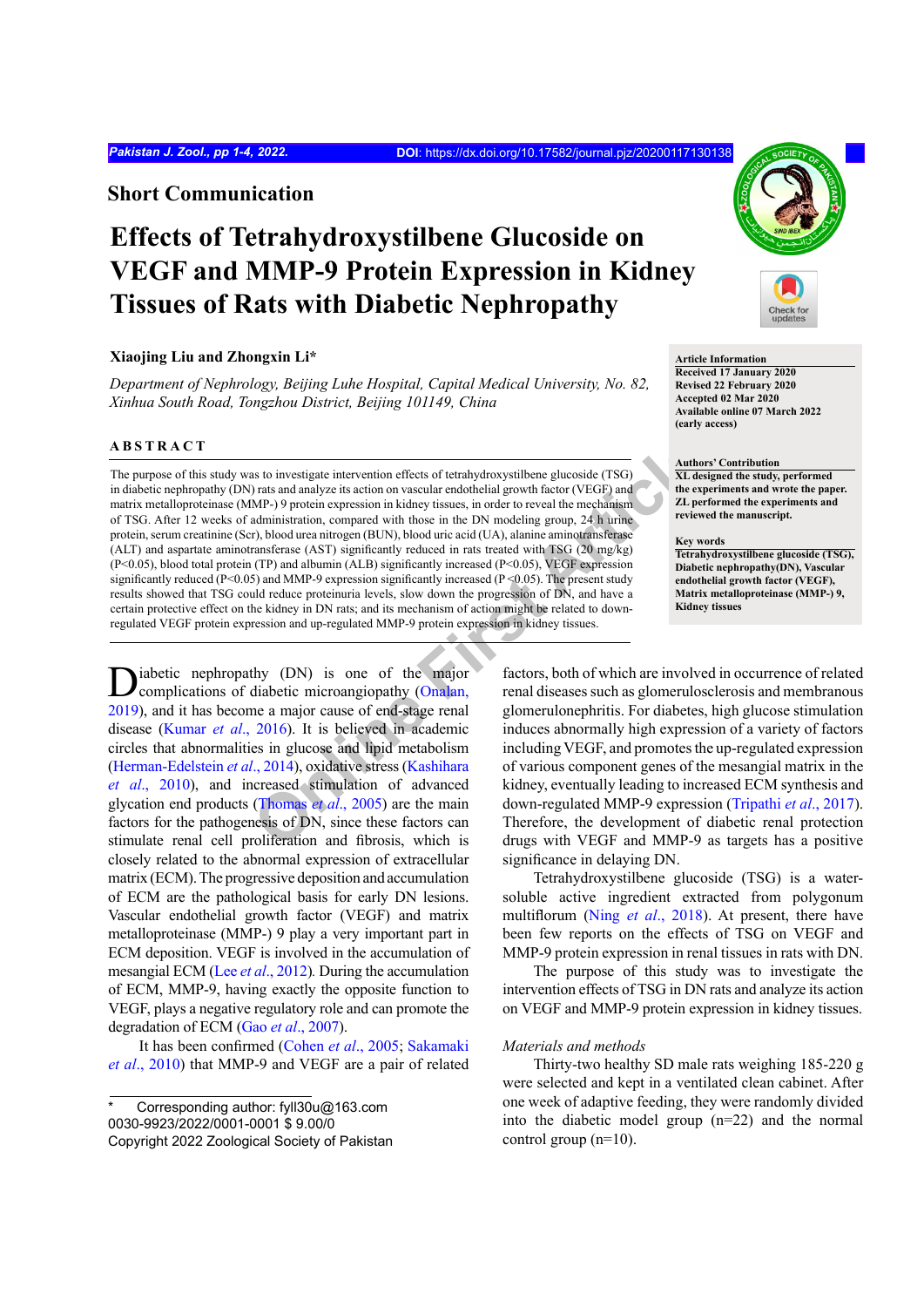Rats in the model group were given high-fat diet, while rats in the control group were given ordinary diet for 4 weeks. After that, rats in the model group were injected intraperitoneally with 30 mg/kg streptozotocin, and rats in the control group with an equal volume of citric acid buffer solution. After 72 h, blood glucose was measured from the tail vein of the model rats, and the blood glucose  $\geq$ 16.7 mmol/L for 2 consecutive times was defined as a sign of successful diabetes modeling.

After the diabetes models were successfully established, the rats were fed with high-fat diet for another 6 weeks. Blood glucose, urine glucose, urine volume, and urine microalbumin were monitored weekly. Blood glucose  $\geq$ 16.7 mmol/L, urine glucose qualitative analysis  $\geq$ +++, urine volume >50% than that before the modeling, the urine microalbumin >50% than that before the modeling, and occurrence of early DN pathological changes in the kidney were regarded as signs of successful replication of the DN models (2 rats were excluded due to the failure of modeling).

**Example 10**<br> **Example 10**<br> **Example 10**<br> **Example 10**<br> **Example 10**<br> **Example 10**<br> **Example 10**<br> **Example 10**<br> **Example 10**<br> **Example 10**<br> **Example 10**<br> **Example 10**<br> **Example 10**<br> **Example 10**<br> **Example 10**<br> **Example 10** Twenty successfully modeled rats were randomly divided into the model group and the TSG group, with 10 rats in each group. One week after successful modeling, the TSG group was given TSG intraperitoneally, at a dose of 20 mg/kg once daily. The rats in the control group and the model group were intraperitoneally injected with the same amount of citric acid buffer once a day. All animals were continuously administered for 12 weeks. During the administration period, rats in each group were fed with normal diet, with free access to food and routine drank water

On the  $12<sup>th</sup>$  week of administration, the 24 h urine sample was collected in a metabolic cage and sent for determination of 24 h urine protein.

At the end of the  $12<sup>th</sup>$  week, blood was taken from the femoral artery before the rats were sacrificed. Serum was separated to determine serum creatinine (Scr), blood urea nitrogen (BUN), blood uric acid (UA), blood total protein (TP), blood albumin (ALB), blood alanine aminotransferase (ALT) and blood aspartate aminotransferase (AST).

Determination of VEGF and MMP-9 protein expression via Western blot. At the end of the 12<sup>th</sup> week of administration, the rats were sacrificed, and the kidneys were taken. The kidney tissue was cut into small pieces, added with RIPA lysate, and homogenized with a homogenizer until it was fully lysed. The lysed sample was centrifuged and the supernatant was taken to measure the protein concentration with bicinchoninic acid method. The 30 μg sample was loaded to perform 10% SDS-PAGE electrophoresis, and the protein was transferred to a piezoelectric polymer polyvinylidene fluoride membrane, blocked with 5% skim milk powder for 1 h, incubated at 4°C overnight with VEGF, MMP-9, β-actin primary antibodies, and incubated at room temperature for 1 h with biotin-labeled goat anti-mouse IgG secondary antibody for electro-chemiluminescence color development and exposure. Banding analysis was performed with a gel imaging analyzer. The average absorbance of the bands was detected, and the absorbance ratio of the target protein to the internal reference β-actin was measured in each well.

Data were analyzed using SPSS version 25.0 (SPSS Inc., Chicago, IL, USA). One way analysis of variance (ANOVA) was used to determine the significance of each parameter among the groups, while LSD-t test was used for further comparison between every two groups. If the probability value (p) was less than 0.05, it was considered significant.

## *Results and discussion*

After 12 weeks of administration, 24 h urine protein was higher in the normal control group than that in the model group  $(P \le 0.05, Fig. 1)$ , and it was lower in the TSG group than that in the model group  $(P < 0.05$ , [Fig. 1](#page-1-0)). This indicates that TSG can reduce proteinuria and exert a certain effect in treating DN. This conclusion is basically consistent with the results reported in previous studies (Chen *et al*., 2016).



<span id="page-1-0"></span>Fig. 1. Effect of TSG on the 24 h urine protein in DN rats. \*Significant difference  $p < 0.05$ , compared with normal control group.  $*$ Significant difference  $p < 0.05$ , compared with model group. Data are expressed as mean  $\pm$  SD  $(n=10)$ .

Blood Scr, BUN, and UA were higher in the model group than those in the normal control group ( $P \le 0.05$ ). [Table I](#page-2-0)). After 12 weeks of administration, blood Scr, BUN, and UA in the TSG group were lower than those in the model group ( $P \le 0.05$ , [Table I](#page-2-0)). This shows that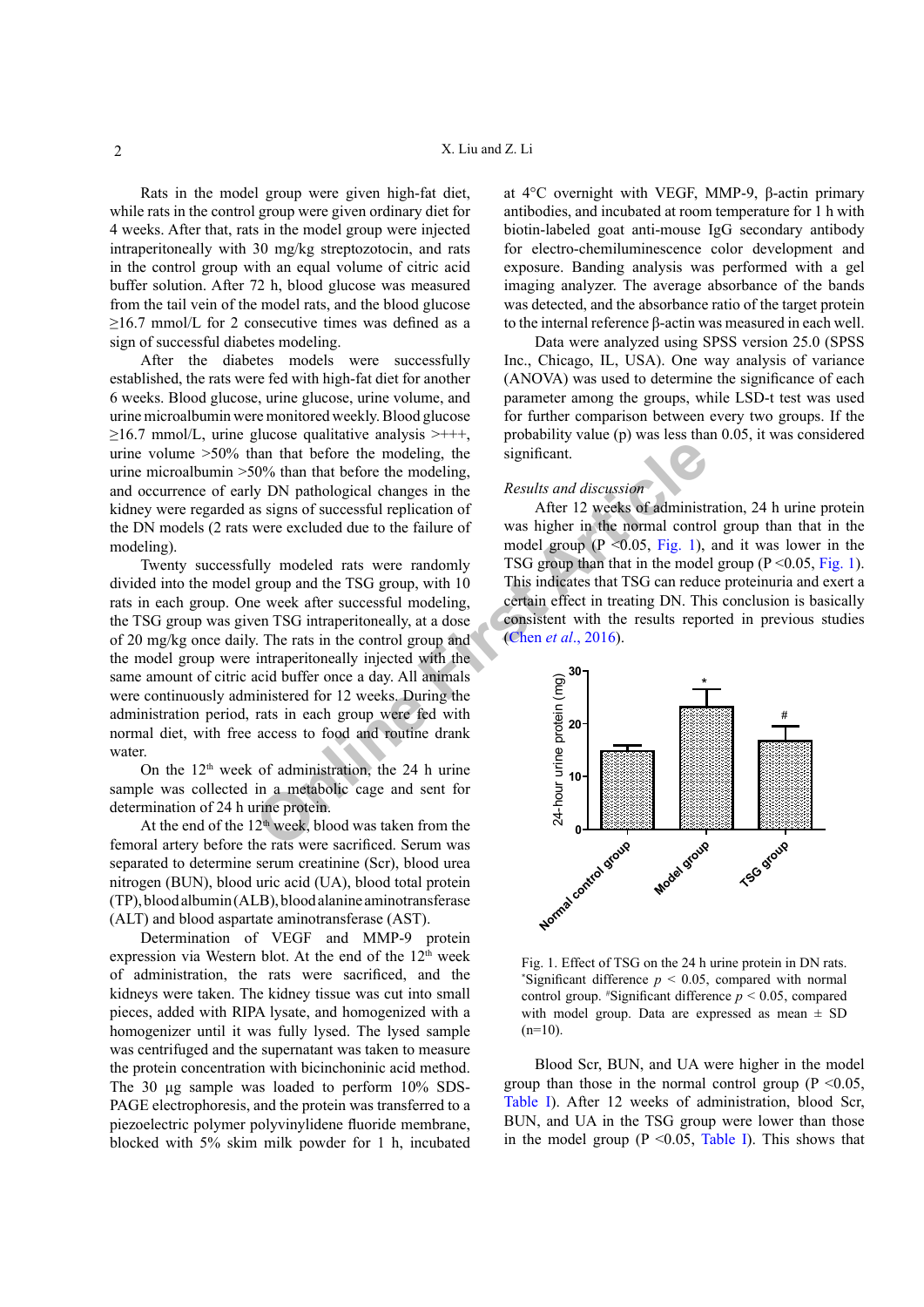TSG can significantly reduce the production of blood creatinine, urea nitrogen and blood uric acid in rats with DN. This conclusion is basically consistent with the results of previous studies (Li *et al*[., 2010](#page-3-10)) that TSG can significantly reduce blood urea nitrogen and creatinine in DN rats.

<span id="page-2-0"></span>**Table I. Comparison of serum biochemical indexes of rats in each group (Mean±SD,n=10).**

| Parameter        | trol group        | Normal con- Model group                | <b>TSG</b> group              |
|------------------|-------------------|----------------------------------------|-------------------------------|
| $Scr(\mu mol/L)$ | $40.76 \pm 6.33$  | $53.45 \pm 8.12^*$                     | $41.56 \pm 7.39$              |
| BUN(mmol/L)      | $4.02 \pm 0.95$   | $18.39 \pm 5.07$ *                     | $5.24 \pm 1.15$ <sup>#</sup>  |
| $UA(\mu mol/L)$  | $117.53 \pm 9.16$ | $201.68 \pm 13.21^*$                   | $121.63 \pm 15.44^*$          |
| TP(g/L)          | $70.16 \pm 5.25$  | $51.05\pm3.94$ <sup>*</sup>            | $62.58 \pm 7.81$ <sup>#</sup> |
| ALB(g/L)         | $30.34 \pm 2.01$  | $25.76 \pm 3.18^*$                     | $28.04 \pm 2.55$ <sup>#</sup> |
| ALT(U/L)         | $50.62 \pm 6.37$  | $118.43 \pm 9.02^*$                    | $60.95 \pm 8.23$ <sup>#</sup> |
| AST(U/L)         |                   | $175.77 \pm 14.18$ 346.91 $\pm$ 18.33* | $223.27 \pm 15.46^{\#}$       |
|                  |                   |                                        |                               |

ALT, alanine aminotransferase; AST, aspartate aminotransferase; ALB, albumin; BUN, blood urea nitrogen; Scr, serum creatinine; TP, total protein; TSG, tetrahydroxystilbene glucoside;UA, uric acid.

\*Significant difference  $p < 0.05$ , compared with normal control group.  $*$ Significant difference  $p < 0.05$ , compared with model group.

Blood TP and ALB were lower in the model group than those in the normal control group ( $P \le 0.05$ , Table I); and after 12 weeks of administration, both were higher in the TSG group than those in the model group ( $P < 0.05$ , [Table I\)](#page-2-0). Blood ALT and AST were higher in the model group than those in the normal control group ( $P \le 0.05$ , [Table I](#page-2-0)); and after 12 weeks of administration, both were lower in the TSG group than those in the model group (P <0.05, [Table I](#page-2-0)). This indicates that TSG can reduce kidney damage and protect kidney function in DN rats.

Compared with that in the normal control group, VEGF protein expression in the model group significantly increased ( $P \le 0.05$ ); and compared with that in the model group, VEGF protein expression in the TSG group significantly reduced ( $P \le 0.05$ , [Fig. 2A](#page-2-1) and [2B](#page-2-1)).

Compared with that in the normal group, MMP-9 protein expression in the model group significantly reduced ( $P \le 0.05$ ); and compared with that in the model group, MMP-9 protein expression significantly increased in the TSG group  $(P < 0.05$ , [Fig. 2A](#page-2-1) and [2B](#page-2-1)).

However, the pathogenesis of DN is more complicated. The mechanism by which TSG protects DN may also involve multiple aspects. It was found in this study that TSG could reduce proteinuria levels, slow down the progression of DN, and have a certain protective effect on the kidney in DN rats; and its mechanism of action might be related to down-regulated VEGF protein expression and up-regulated MMP-9 protein expression in kidney tissues.



<span id="page-2-1"></span>Fig. 2. Comparison of the expression of VEGF (Vascular endothelial growth factor) and MMP-9 (matrix metalloproteinase 9) protein in renal tissue. Results of Western blotting (A). Western blotting analysis(B).\* Significant difference  $p < 0.05$ , compared with normal control group.  $*$ Significant difference  $p < 0.05$ , compared with model group. Data are expressed as mean  $\pm$  SD (n=10).

The dose of TSG (20 mg/kg) used in this study is the high dose in reference to (Yuan *et al*[., 2016](#page-3-11)). The effects of other doses of TSG on VEGF and MMP-9 protein expression in the kidney tissue of rats with DN still require further study.

## *Conclusion*

The present study results showed that TSG could reduce proteinuria levels, slow down the progression of DN, and have a certain protective effect on the kidney in DN rats; and its mechanism of action might be related to down-regulated VEGF protein expression and upregulated MMP-9 protein expression in kidney tissues.

## *Statement of conflict of interest*

The authors have declared no conflict of interest.